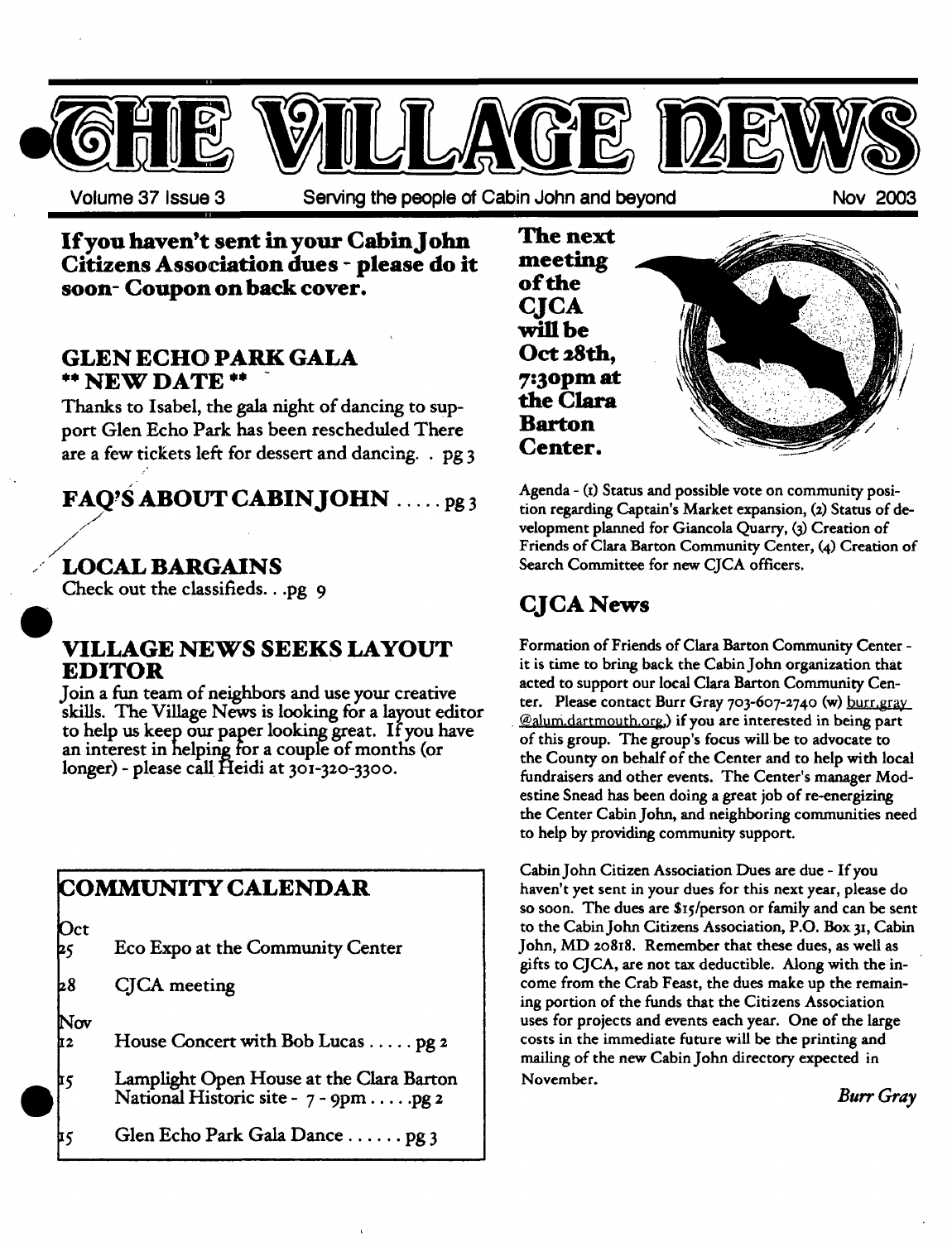### **Neighborly News by Barbara Martin**

New neighbors on Riverside Drive are Loret Ruppe and Peter Parsons. They have 3 sons: Eli 11, Spencer 9, and Miller 6. Loret is an environmental engineer with USAID; Peter is a stay-home dad "and proud of it." Loret and Peter met in the Peace Corps. The family moved to Cabin John in August from California.

Jim Kretz and Sana Shatsel of 81st street are thrilled to welcome their new daughter Alera Rose Shtasel-Kretz, born March 16th. Alera's proud big sister is Flanders, a first grader at Banaockburn.

A new arrival in town is the St. George Coptic Orthodox Church on 78th Street. The congregation is made up of Egyptian Christians. Their festival in September was lively and friendly. We welcome this newest church to Cabin John.

Jim and Sherri Heller recently relocated to 78th Street from Southern California. Sherri is on the staff at WTTG FOX 5. Jim is in Sales and Marketing; he does business development for technology OEMs along the East Coast.

Dr. Milana Dolezal, daughter of Vera Dolezal, is riding in the Tour of Hope October II - I8, the cross-country bicycle expedition led by five-time Tour de-France Champion-Lance Armstrong. Focus of the tour is to raise awareness about the importance of cancer clinical trials. Although riders will join and leave the Tour at various points, Milana is one of z6 riders who will go the entire distance from Los Angeles to Washington, DC-3,zoo miles. Milana grew up in Cabin John, graduating from Whitman High School, the University of Maryland, and Philadelphia's Thomas Jefferson Medical School. She is currently a fellow in hematology/oncology at UCLA's Jonsson comprehensive Cancer Center. The Dolezal family lives on Persimmon Tree Road.

William Emory Brown, the son of David and Lisa Brown of 8ist Street has enrolled as a member of the class of 2oo7 of Dartmouth College.

Erin Johnson, of 6726 Tomlinson Terrace, has opened an art school in Bethesda called ArtWorks offering after-school classes for children ages  $5$  to  $15$ .

Please pass on items about present or past CJ residents to me at 301-229-3482 or e-mail me at barbmartin@comcast.net. If you e-mail, please leave your telephone number. News about births, deaths., weddings, awards, new neighbors-that's what makes this column. Consider yourself a reporter. I can't put items in the Neighborly News column unless I know about them.

## **November 2003 NEWS FROM THE CLARA BAR-TON NATIONAL HISTORIC SITE**

Announcing the new Clara Barton Parkway Passport Stamp. Collectors of the National Park Passport Cancellation Stamps have a new stamp to collect. The Clara Barton stamp will be released to the public on Friday, November 28, 20o3 at Clara Barton National Historic Site, Glen Echo Park and George Washington Memorial Parkway Headquarters.

Evening Lamplight Open House. Saturday, November 15, 2003 from 7:00 - 9:00 PM. This is a free Open House program for all ages who are interested in learning about Clara Barton. The new Clara Barton Parkway Passport Stamp will be available for purchase in advance of its official release date. For more information, visit the web site at www.nps.gov/clba or call 3oi-492-6245.

#### **FINAL BLOOD DRIVE OF YEAR - HOW MUCH DID WE GIVE?**

The Cabin John Blood Drive held on Sunday, October 5 was deemed a success by the Red Cross and the C J community. A total of 44 units were collected which, with the other two drives this year, is an increase of about  $50\%$ over last year's CJ drives. A review of the donors reveal -that approximately 2/3 were from the CJ community with the remaining donors coming from Glen Echo and surrounding areas.

Special thanks need to be given to Karen Melchar who was the general organizer for this drive. Karen, Susan Roberts and Burr Gray were busy on the telephone getting recruits and providing reminders. Then they joined Lori Rieckelman, Neil Helm, Elizabeth and Linda Owen and Dominique Maggio as desk greeters. The CJ blood drive schedule for 2004 is Feb i,June 6, and Oct 3. The gift of blood really saves lives. All of us who have had family or friends in accidents or critical surgery know the benefits of having a good supply of blood available. Please put the 2004 dates on your calendar and plan to join our community in providing the gift that saves.

*Neil Helm* 

**CABIN JOHN HOUSE CONCERT**  at the Cabin John Gardens community house, 8 1/2 Webb Rd. Wed. Nov  $12th$  7 -  $9:30~\text{pm}$ Guitarist extraodinaire Bob Lucas, jolned on vocals by his daughter Chloe. Bob's songs have been recorded by Allison Kraus + Union Station among others. Call Reed Martin for more info 301-229-3482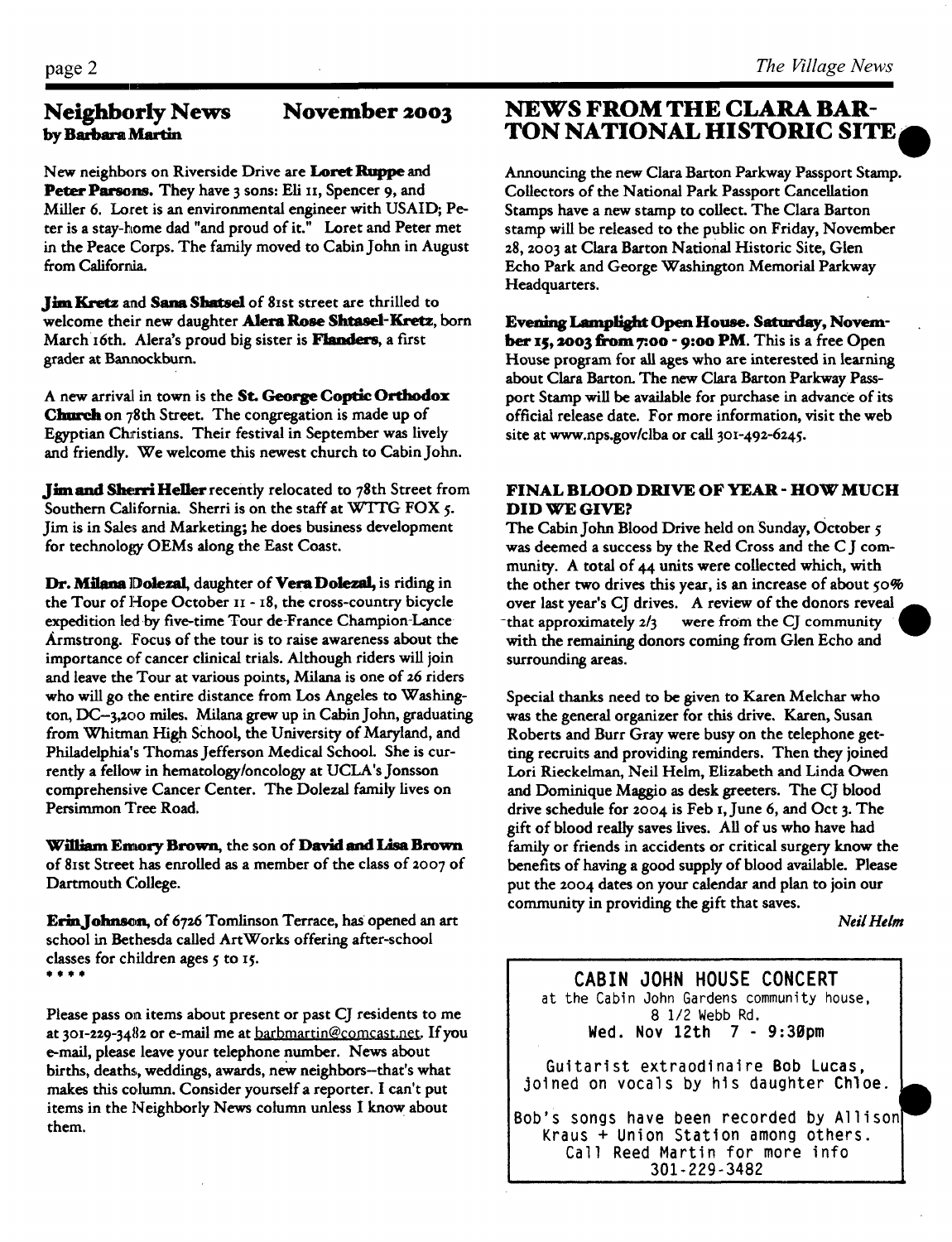## **LOOKING BACKWARD IN CABIN IOHN**

FAQs about Cabin John

By Andrew E. Rice

This column is primarily for newer residents of Cabin John and responds to a few of the FAQs (frequently asked questions) that come my way (although I'll skip over the commonest question  $-$ "How did Cabin John get its name?"  $-$  since even the newest Cabin Johner probably knows the answer to that one).

How long has Cabin John had a post office?

We've had a post office here since about 1870 when Joseph Bobinger (of Cabin John Bridge Hotel fame) was postmaster. From 1890 to 1925 the post was held by Dennis Tuohey, with the office at the general store and tavern that the Tuohey family operated for nearly 8o years at the present site of the shopping center. Service was very poor and a letter addressed to a~D.C, address took two days since mail came in and went out only once a day in the morning. So a letter posted in Cabin /john in the afternoon didn't get to Bethesda until the next afternoon and then was sent on to Washington for actual proc essing and delivery the following day.

But at least the street names were more interesting then (to this columnist at least). Halifax Street, for instance, was the original name for what is now 78th Street. 79th Place was called Cedar Street, 80th Place was Valley Road, and 81st Street was named Wilson Avenue south of MacArthur and Main Street north of it. An important question still to be researched is when and why these original names were changed to today's numbering system.

What's the early history of Cabin John Gardens?

The roo dwellings in the Gardens were built by the Federal Government in  $1940 - on$  the site of the famed Cabin John Bridge Hotel which burned down in  $1931 -$  to house workers in what was then called the David Taylor Model Basin (now the Naval Ship Research and Development Center) further out MacArthur Boulevard. (In those segregated days, the Gardens housing was restricted to whites; twenty additional units, for blacks, were built on Carver Road.) The houses were originally rented to the tenants by the Navy, but in 1955 the Navy decided to sell the property.

The residents agreed to form a corporation to buy the land and houses. It took some time, but in t957 Cabin John Gar dens, Inc., an organization whose members were the residents of the Gardens, assumed title to the property. Fifteen years later, in 1972, the mortgage that had been taken out to buy the Gardens had been paid off.

How did the Crab Feast get started?

The Cabin John Crab Feast, now the community's largest annual event, started in the 1960's as a fund raiser for the Cabin John Home Study Program, an organization set up in 1964, largely by black parents who were concerned about the difficulties some of their children were having in the just integrated County school system. It provided tutoring services, as well as helping with college services, as well as helping with scholarships and summer camps.

In I973 the Cabin John Citizens Association also became sponsor of the Feast, and the funds raised by the big event began to be split so as to provide support to the activities of several group, as is the current practice. Originally held in a vacant lot behind Carver Road, the event moved in 1988 to Seven Locks Park and then in 199o to the Clara Barton Community Center (where it has been held ever since), coinciding that year with the dedication and grand opening of the community center.

## **New Date for Glen Echo Park Gala -**  Nov 15th.

The Glen Echo Gala had to be postponed due to the hurri- \_ cane, but everything is back in place for an outstanding evening on Nov Isth. The dinner seats are sold out but please consider coming over for dessert, dancing, and entertainment for \$75/person starting at 8:3o p.m.

The Brooks Tegler Big Band will provide the swing in the Spanish Ballroom, plus you'll have the option of contra dancing in the Bumper Car Pavilion. The emcee will be Arch Campbell from Channel 4 News. And you won't want to miss the tango as danced by County Executive Doug Duncan and Senator Barbara Mikuiski.

Support the arts in our own back yard. These early years are critical to success of the re-birth of the Park. For tickets, call *3oi-3zo-7757* (GEPPAC ticket office gala@glenechopark.org) or go to http://www.glenechopark.org, click on In Full Swing - Glen Echo Park Gala, and scroll down to Buy Tickets Online.

Cabin John, MD 20818

Let Us Do

**Battle For You!** 

**ill 229** 



**Inc**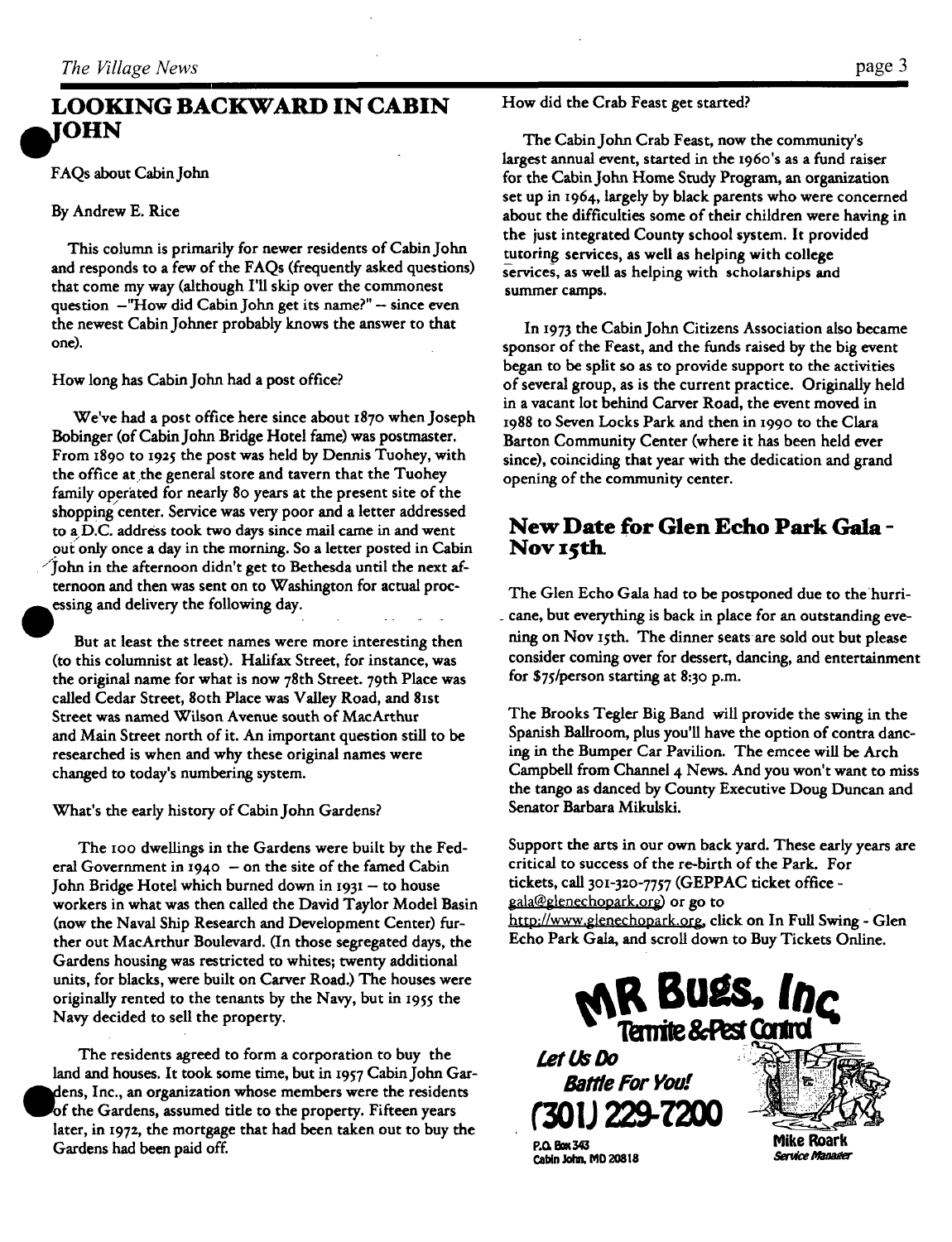LANDSCAPING *in harmony with your taste & budget* 

Washingtonian Award Winner Unusual Design • Wood Decks ° Brick & Stone Patios • Railroad Ties • Waterfalls & Pools • Unique & Beautiful Plantings

Mark Willcher & Co. (30I) 320-2040 MD 13305 DC 726



For more than a decade, Barbara Abeillé has been helping people sell or purchase their homes.

**Finding a new home can be a challenge.**  Finding the right realtor can make all the difference.

www.abeillehomes.com



**Glen Echo ~~ Baptist Church** 

*Serving Cabin John families since 1939 Rev. David Michaud, M.Div., Pastor* 

## **Teaching Truth in a relevant way**

**Sunday School ........... 9:30 am Sunday Services ......... 11:00 am Wednesday Activities ..... 7:00 pm Mid-~Veek Bible Study .... Vassar Circle**  Children 6-10 years old... **Annex \***  • University and Harvard





Barbara AbeiU6 Coldwell Banker Pardoe 7272 Wisconsin Avenue Bethesda, MD 20814

Cell (301) **996-6477**   $bar{a}$ @abeillehomes.com

四旦

# **What does the kingdom of heaven look like?**

GOD wants all people to come together as one in service, in purpose, in fellowship and in worship of their creator. Concord - St. Andrew's United Methodist Church is one of the most diverse congregations in the area. People from all over the world worship here - from Japan, Korea, Ghana, Sierra Leone, Czech Republic, Sri Lanka, China, India, South America, and all over the U.S. Come worship with us, and you might glimpse a growing comer of heaven.

**"Jesus loves the little children, All the children of the world..."** 



Concord - St. Andrew's United Methodist Church 5910 Goldsboro Road Bethesda, Maryland 301-229-3383 Worship 10:00 Sunday Sch. 10:15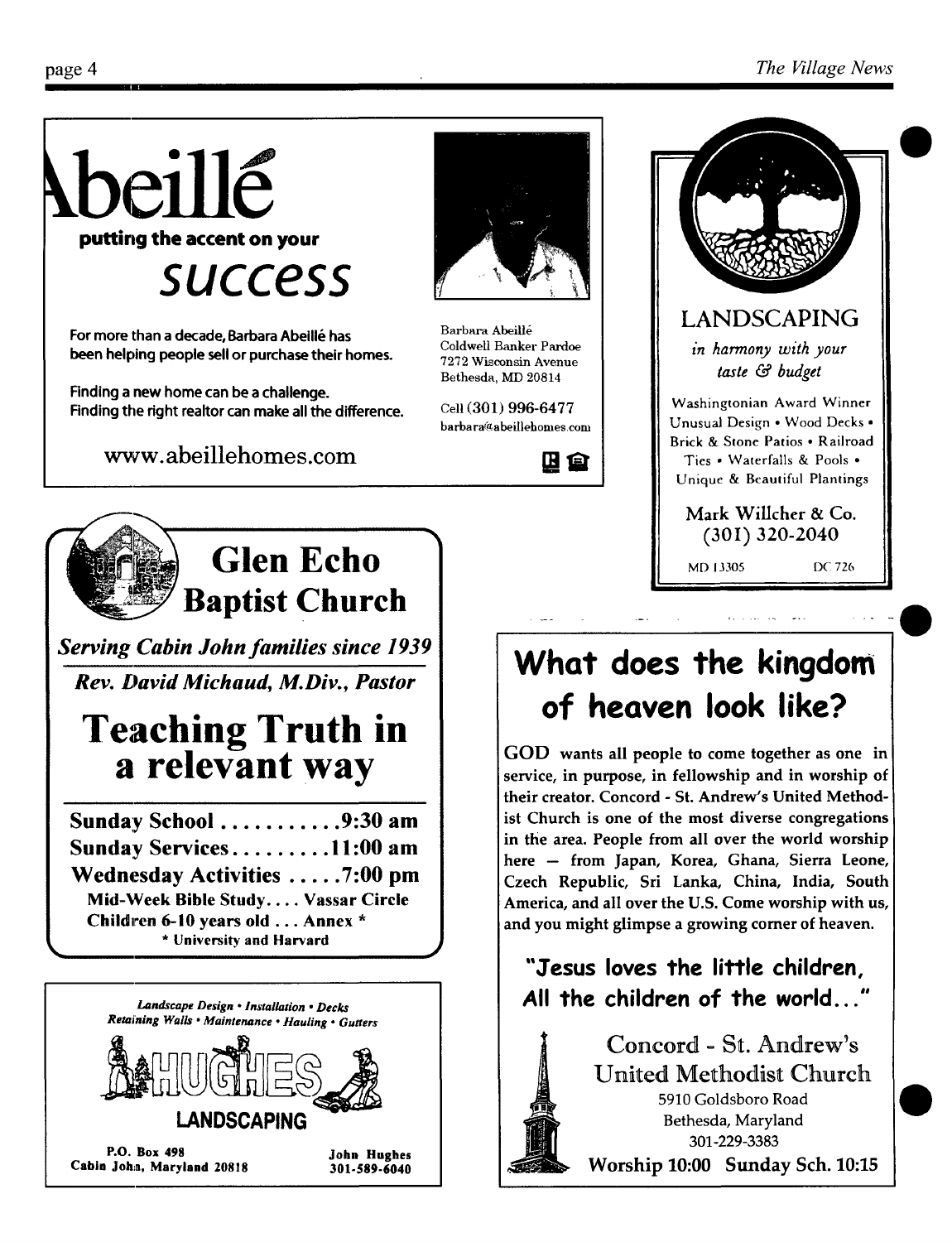## **SANDY KEELING WAINWRIGHT: ILIFE IS SWEET**

#### by Barbara Martin

Sandy Keeling grew up in Louisville, Kentucky. Real Kentuckians pronounce it "Louvl." Her dad is a dentist, her mom a homemaker. Sandy has an older sister and a younger brother. All of her family are still in Kentucky. "We lived on a dead-end street just outside of town. There were always plenty of kids around for whatever game you wanted to play. There were a lot of Catholic families in our neighborhood who had 9, io, i1 kids. Whatever age you were, there were bound to be others the same age."

Sandy was interested in art-drawing, painting-from a very early age. During junior and senior high schools she was on the volleyball and hockey teams. "My family took long road trips every summer. Sometimes we visited my grandparents in Nebraska. Often we went to Colorado. I loved that area so much that I chose a college there-Colorado Women's College, now part of the University of Denver. It was a small school, with a strong emphasis on encouraging women to 'be all you can be.' It was 1971 and women's lib was at its height. It worked for us; all my classmates have become professionals." There were few Southerners at her college, and Sandy was constantly kidded about her Kentucky accent. "I realized I did talk differently, and I made a conscious effort to standardize my speech."

Sandy was very active in sports. "Being on a team allowed us to travel all over the West-Idaho, Wyoming, New Mexico, Arizona. And the classes were geared to the outdoor life. I took courses in skiing, canoeing, edible natural foods. I went rock climbing. For me, college was like a country club; I wasn't very scholarly." In her junior year, Sandy chose art as her major, and earned a BA in art and a BFA in silversmithing and print making. "A couple of years after college, I gave up handcrafted arts. Now, zo years later, I'd like to get back to it."

"After I graduated I stayed on in Denver, as so many people do who go to college in Colorado. It's so beautiful and everybody lives the outdoor life. In Colorado, when someone asks what you do, they're talking about sports, not your job." Sandy worked in graphics design for the college while she was a student. Her first job after graduation was doing newspaper advertising for a backpacking store. "I worked in a dark basement; it was too depressing, so I quit and decided to freelance."

She did that for 4 years, just getting by, then decided to go back home. She got a "real job" in advertising at a department store, and worked there Io years, starting in layout, then going on to become, in turn, art director, advertising manager, direcof marketing. "Our department produced newspaper, direct mail, radio and TV ads." Then the department store was bought out by a large chain in Allentown, Pennsylvania, and Sandy decided not to transfer north.

She became a partner in her brother's marketing and communications business. "We worked for several local firms like car dealerships, but our biggest client was Kentucky Fried Chicken. KFC wanted a big bash for their distributors and franchisers, and asked us to plan the event to coincide with the Kentucky Derby." Sandy's life was about to change. Several photographers came down from New York, including a moonlighting City policeman named Josh Wainwright. "We were together every day for  $\varsigma$  days, and by the time he flew back to New York, we knew we wanted to keep seeing each other." Phone calls and visits back and forth followed, and in z99o Sandy moved to New York and went to work for an advertising agency, on the business, not the artistic, side. The couple married in I99z. "We had a wonderful wedding on Martha's Vineyard. We rented three houses and invited all our family and friends to join us for a week's vacation."

For several years, Josh had been working off-hours as a security officer for important antique shows. After 23 years as a policeman, he retired from that job and went into full-time total management of antique shows. He managed the Philadelphia Antique Show among others, and produced his own "National Black Fine Art Show" which has become an annual event in New York.

In addition to her full-time job, Sandy was doing all the paper work for Josh's business. After 5 years of living and working in New York, she was asked to interview for a job as vice-president of marketing for a company in Bethesda, Maryland. "While a cab was driving me to Bethesda, I got a very favorable impression of the parts of the Washington area that I saw. It felt so comfortable after New York City." She took the job and she and Josh moved to Bethesda, renting a townhouse off Old Georgetown Road. Josh was commuting to New York for his work. Eventually he bought out his New York partner and relocated his center of operations to Maryland.

"We were looking all around the Metro area and kept coming back to Cabin John. The houses on Litde Leigh Court were in construction and we decided to live there. The builder customized the house plans according to our preferences and in I999 we moved in."

Sandy was finding her marketing job stressful. "I only stayed in order to accumulate enough money so that I could quit and work entirely with Josh." Now they manage and produce together art shows and antique shows. "We do the four biggest shows of that type in the country: the Philadelphia Antique Show, the National Black Fine Art Show, the American Antique Show in New York, and the Ellis Antique Show in Boston. This year we helped a friend organize the Charleston International Antique Show. All the shows benefit some worthy organization such as a hospital,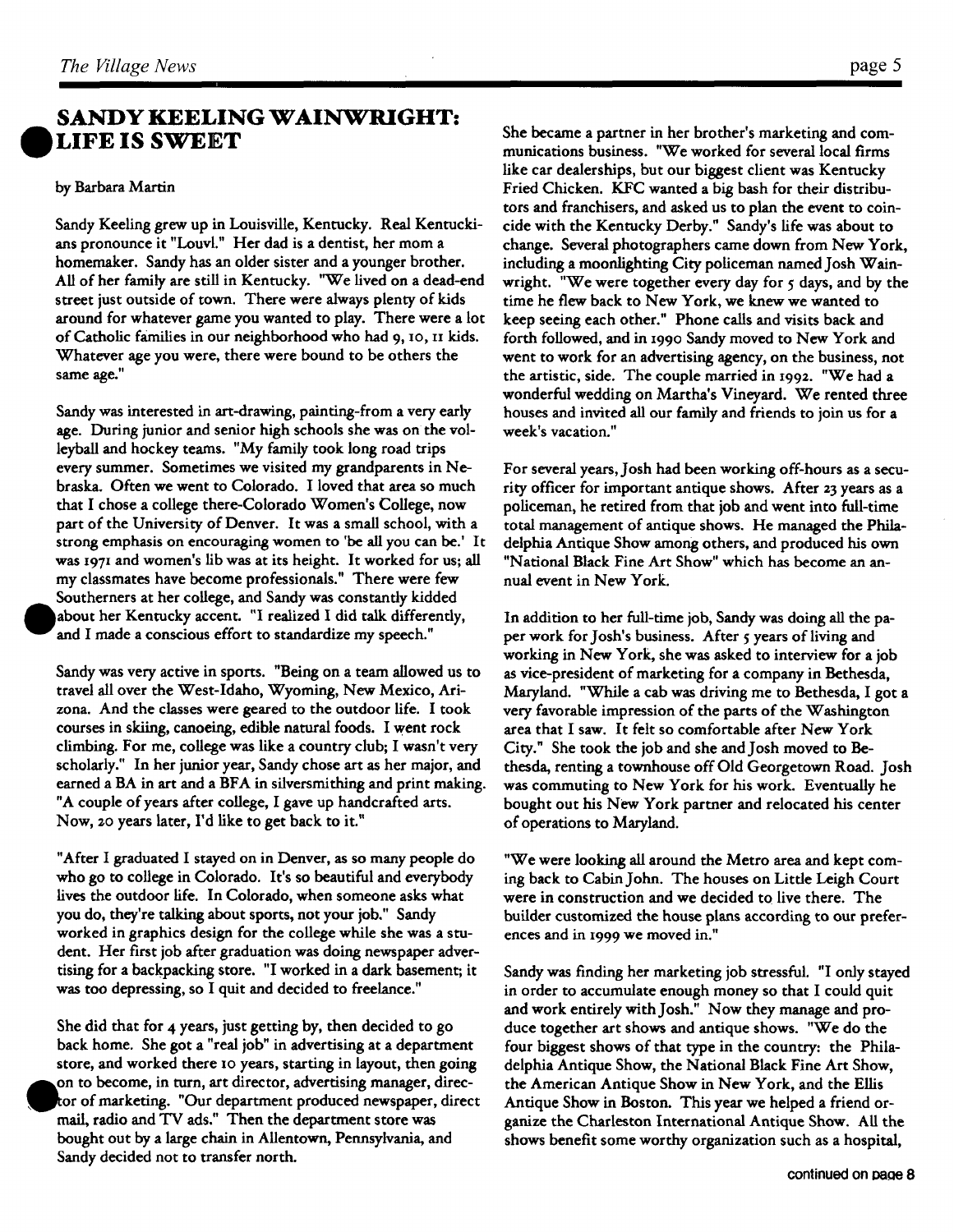### *Letter to the editor*

It's time to say farewell to the many readers of that wonderful Cabin John Village News who have been my friends, some for many years, because of a small, inexpensive ad that our son Andy Clark and I placed in the publication during the x97o's. Those readers hired us to do many "small" jobs, hauling, moving, cutting grass, etc. We kept a tab at home adding up his share of each job we did together and then doubling it. It was his money for later - and later he used it well. Barbara (his mom), his other relatives and friends; we all know we are part of those important moments and years. Today, Andy is a foot surgeon, his wife Becky is an M.D., their daughters Miranda and Lindsey are growing up in a loving and helping environment. They live in a suburb of Toledo, Ohio.

To the next: Dad and Son or Daughter who may be considering the idea of having a small, part-time hauling and lawn care business, I suggest placing an ad into The Village News of Cabin J0hn, MD. You'll meet some wonderful folks!

**Thanks again!**  From Ed Clark and our son, Andy Clark



### **The Home Advisor**  by John Rabner

I think fall descended on us the other night while we were sleeping! I really believe our crazy weather and its aftermath is not about to take a rest, given we have one more season to go before 2oo4.

So, now it's time to button things up for the winter, 'cause we know it's going to be here before we know it. The Farmers Almanac is predicting a cold and snowy season, and I for one am not taking any chances! The snow blower co-op on our street will certainly be ready for (most) anything that Mother Nature dishes out!

Preparing yourself for winter should involve at least these steps:

Ensure that your home's heating system is in good operation,

That water from melting snow cannot get inside,

And that wind drafts are minimized.

You're also going to need a game plan for moving about the outside of your home. Strategically placed bags and snow shovels will make that snowy trek outside a lot easier. Don't wait until the last minute to get ready (like the rest of the world does!)

One great thing that a client of mine has done is to order a Gutter Heater (heatersplus.com) to prevent those blasted ice dams. This item has been around for a long time, though not easy to find. Strung into the gutter and attached to a normal outlet, it could be the best small investment you make to prepare for a snowy winter.

And finally, look to your neighbors for a game plan that can help you get dug out faster and easier. Snow blowers, contracted services, etc will enable you to spread the cost and give you the peace of mind that comes from being ready *before* you need it.

Contributed by local resident John Rabner, owner of ist Choice Painting and Home Improvements. To ask questions and/or make contributions to this column, call 301-229-9100 or e-mail irabner@comcast.net.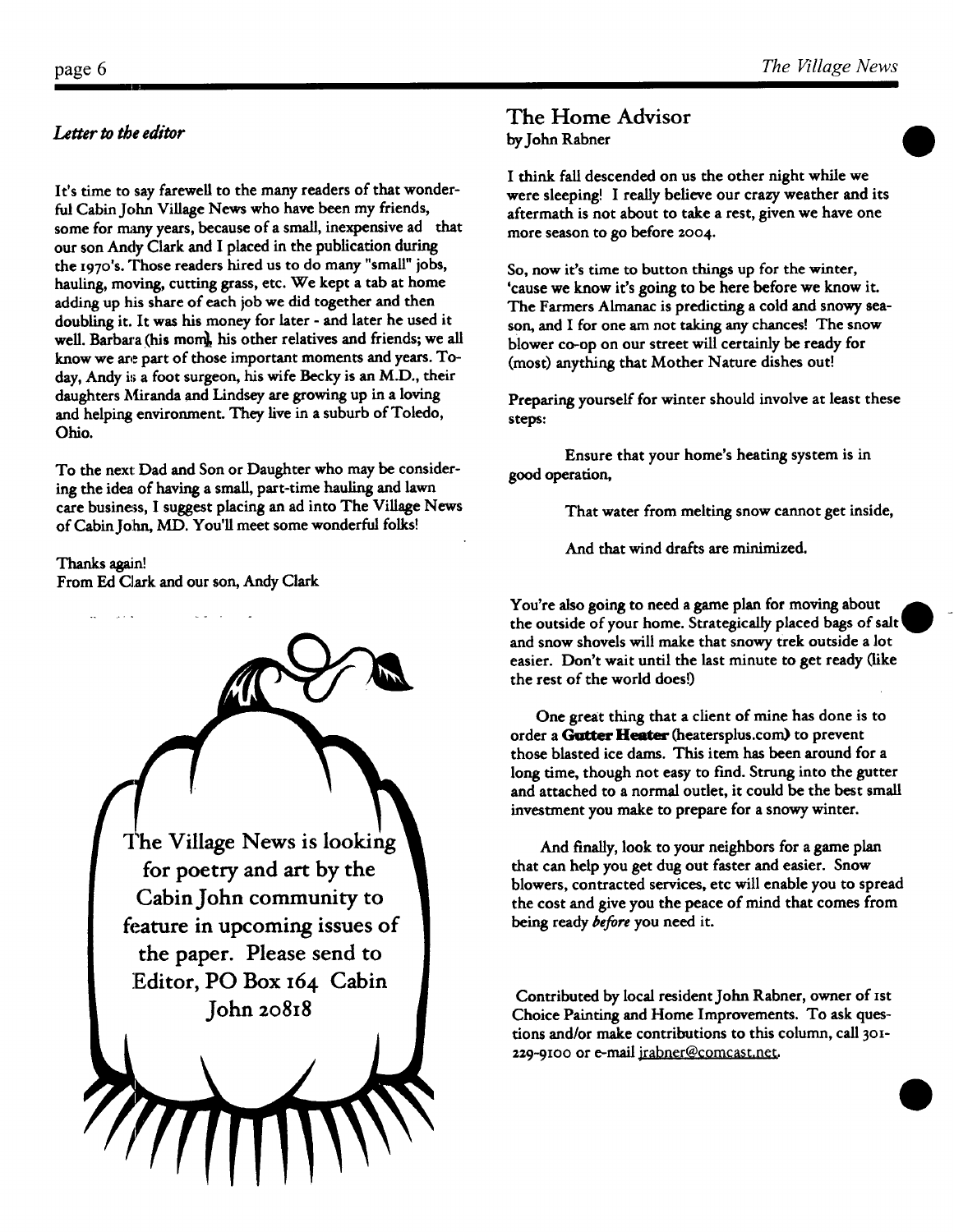



# **PATRICIA AMMERMAN**

Devoted to providing maximum personal service for all your Real Estate needs!

YOUR CABIN JOHN REALTOR  $\delta$ **NEIGHBOR** 

**301-385-7333** 

 $W.C.$   $E_Z$  A.N.

**MILLER** 





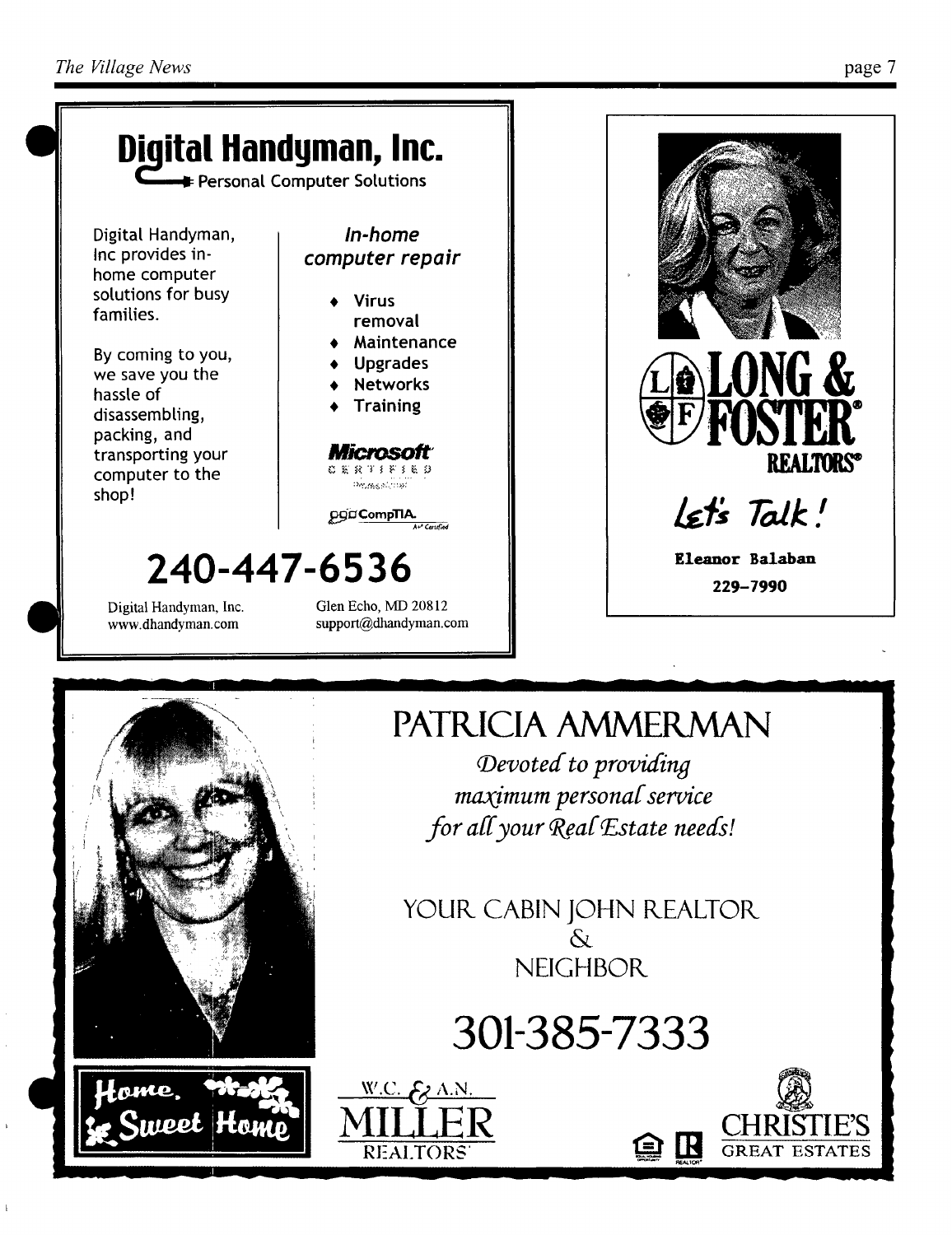#### SANDY KEELING WAINWRIGHT cont. from page 5

and they are excellent ways for dealers to expose their wares and for antique lovers and collectors to see so many pieces in one place."

Interestingly, the Wainwrights don't collect antiques themselves. "But we do love the art and we enjoy the people. For us, it's an extremely simple business to do from home and that's what we like. Our goal is not to get more business, to grow. *We're* doing only the very best shows and our reputation means a lot to us."

Sandy and Josh love to ride their mountain bikes, along the C&O towpath and in off-trail paths in state parks. They take road trips whenever they can and always take along photography equipment and fishing gear. "We find isolated lakes and streams to fish in, and come across wonderful landscapes to photograph."

"We are so lucky to have moved into this neighborhood in Cabin John. All nine families in Little Leigh Court have become friends. We have a Memorial Day barbeque, and last month we had an impromptu hurricane party. The court is a mix of ages and situations; we have little kids, teens, retired people, and three of us work at home. I couldn't ask for a better life."



*that just tickle her with a hoe and she laughs with a harvest."*  - Douglas Jerrold (1803-1857)

Enjoy the finest in local & organic produce Fresh breads, bagels, pies & pastries daily Gourmet cheeses, deli meats, salads & sandwiches Vegetarian, vegan & macro specialties Vitamins, homeopathic & herbal remedies Unique gifts, cards, clothing, books & more..

*Serving the community since 1975* 

# **Bethesda Co-op**

6500 Seven Locks Road, Cabin John, MD 20818 Mon-Sat 9-9 Sun 9-8 301-320-2530

## **NEIGHBORHOOD SERVICES**

CHILD CARE. Licensed Family Day Care. 16 yrs. experience, references. Call Slew at 301-320-4280.

GET THE STRESS OUT!! MASSAGE THERAPY. Receive a soothing Swedish/Deep Tissue Massage in your own home. Only \$75.00/hr. Gift Certificates available. Call Dominique @ 301-263-2783; 301-728-5367 (cell) or Racerdom@AOL.com

CABIN JOHN DOG WALKS & PET SITTING: Pet sitting for all your pets and midday walks for your dogs. To keep your pets safe, happy and healthy please call (301) 257-1076.

CABIN JOHN AMERICAN-CHINESE UNITED METHODIST CHURCH 7703 MacArthur Boulevard. Mixed cultural and traditional

background, American and Chinese united in worshiping and serving God together. Residents of Cabin John and surrounding areas: you are warmly invited to share with us. Come and experience the Blessings!!!! English service 10:00 AM, Chinese service 11:15 AM on Sundays. Fellowship groups meet on Fridays at 8:00 PM for youth, young professionals, families and children. Call church office [Rev. Hii] at 301-229-8233.

MUSIC LESSONS VIOLIN, VIOLA AND PIANO STUDIO. All ages, all levels. Ensemble workshops. Vera Dolezal. 301-229-5685.

ENGLISH TUTORING. Grammar, composition, vocabulary, reading, organizational and study skills. Specializing in middle and high school levels. I'm a teacher who loves to teach! \$40/hr. Catherine Kapp (301) 320-5656. Conveniently located in Cabin John.

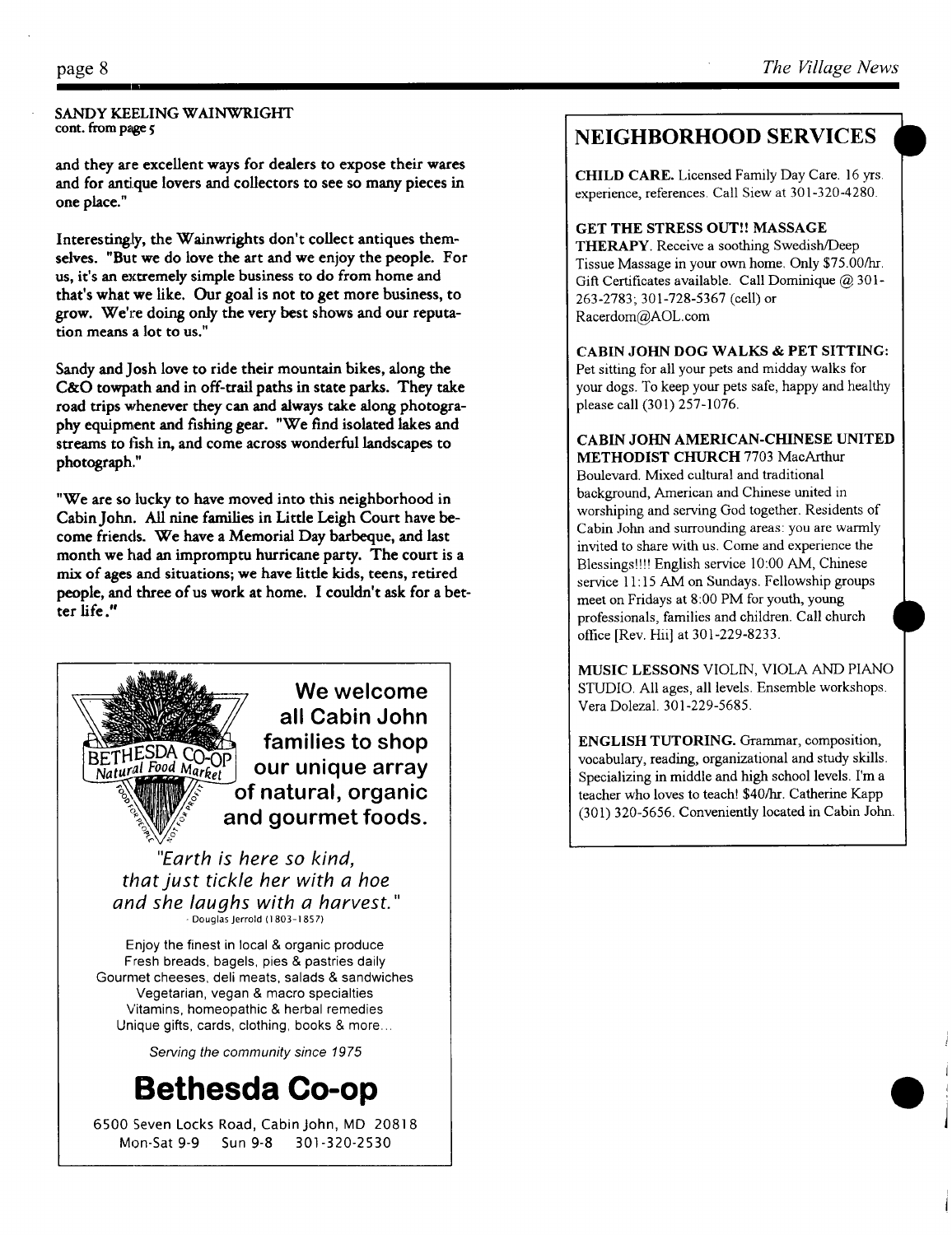#### *The Village News*

## **CLASSIFIED ADS**

Fall Watercolor Classes. Small, friendly classes for adults. All levels, including complete beginners. Held in teacher's Victorian home in Garrett Park. Martha Seigel, MFA, The American University, 22 years experience. Call 301-946-5388.

FOR SALE: Oak Frame Mirror (45 x 34 in), \$75; Glass table top oval, (4 x 5 feet), \$100; Oak framed print San Marco Basilica (30 x 42 in), \$75; Platform bed, single, had crafted solid teak, \$200. Call Ellery Owens 301-320-3512.

FOR SALE: Piano for sale: Kimball upright, dark wood w/bench. \$600 obo. 301-320-8284.

To place an ad in the Village News classifieds, send us your ad and payment of \$0.25 per word by the deadline. If you have questions, call Lorraine Minor **at**  (301) 229-3515.



### **Professional Painting & Home Improvements**

**IIHIC 3948811nsured** 

**0620 ~ It. O: 301-229-9100 Calda Jeiln. lid 20818 C:. 240-499-1803** 

**Jehn Rabner** 

**imeJinnehl~e=m ~C~Leet**